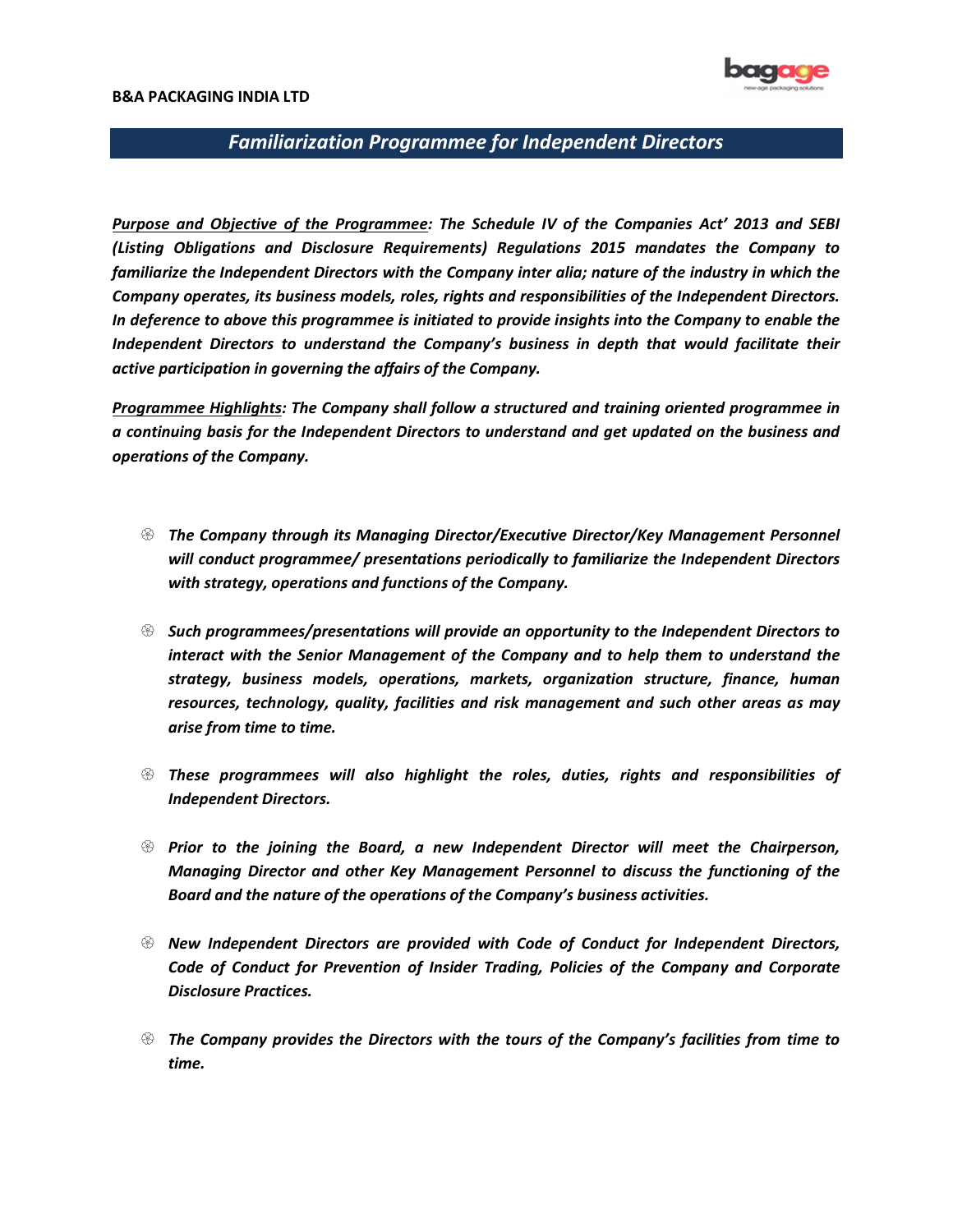

#### B&A PACKAGING INDIA LTD

 $\mathcal D$  A detailed appointment letter incorporating the role, duties, rights and responsibilities, remuneration and performance evaluation process, code of conduct and obligations on disclosures is issued to a new Independent Director.

### Other Initiatives to update the Directors on a continuing basis:

- $\mathcal D$  The Directors get an opportunity to visit Company's factories where they are apprised of the operational and sustainability aspects of the production process to enable them to have full understanding on the activities of the Company and initiatives taken on safety, quality, control and welfare etc.
- $\, \circledast \,$  At various meetings of the Board of Directors and Committees of the Board presentations are made on environment, health, safety, legal, risk management, policies and changes in regulatory environment applicable to packaging industry.
- $\mathcal D$  Quarterly presentations on performance highlights made to the Board of Directors includes detailed information on operations, performance, market share, competitiveness, financial parameters, working capital management, fund flows, banking and investors relationships, changes in senior management, major litigations, compliance calendar for statutory dues, subsidiary information and regulatory compliances.
- $\odot$  Quarterly/Half yearly/ Annual Financial results, up-gradation in ratings, and communications sent to shareholders/ published in media are simultaneously sent to the Directors.